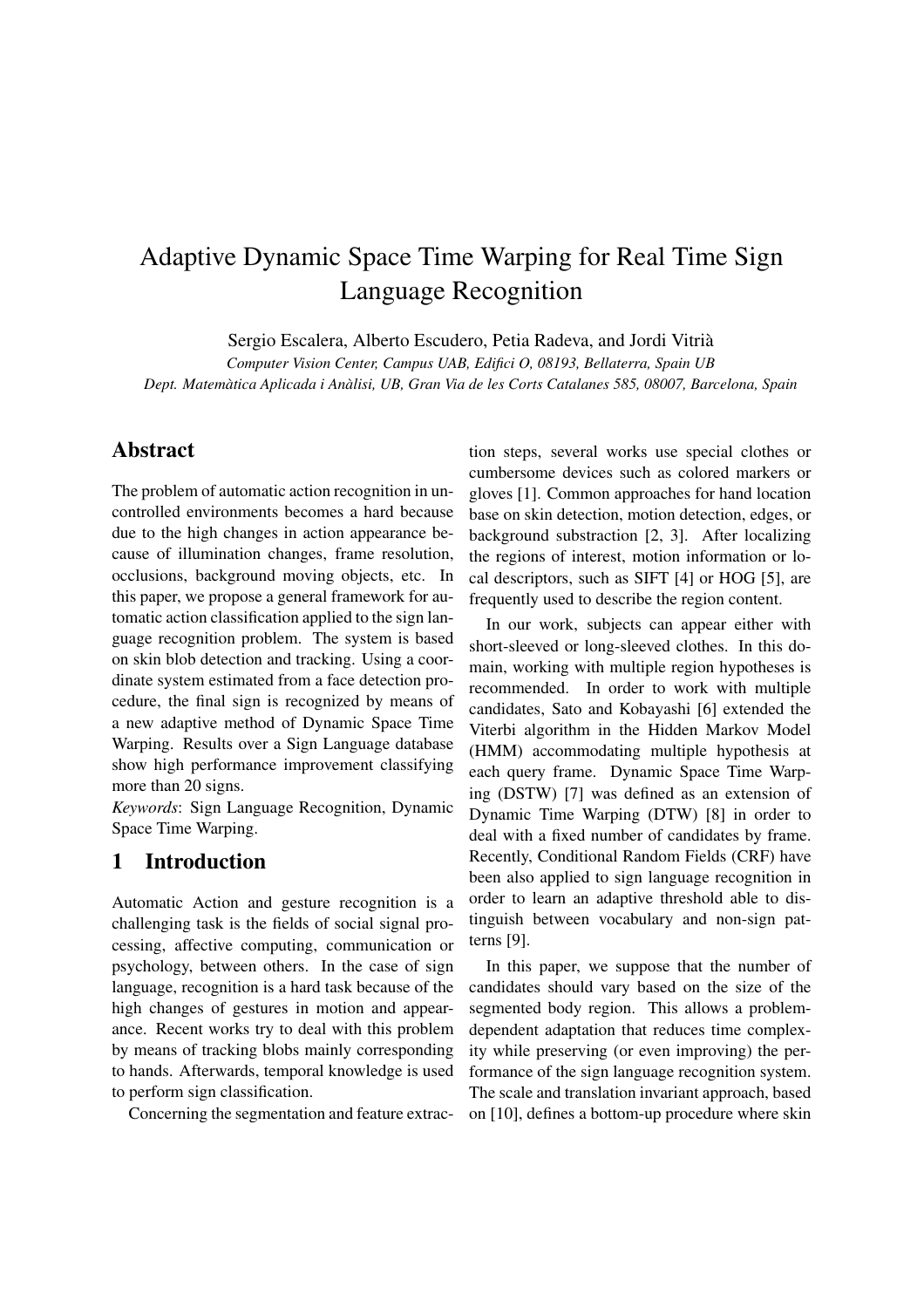regions are segmented, described, and temporally recognized as signs of the vocabulary using the new Adaptive Dynamic Space Time Warping (A-DSTW) procedure.

The rest of the paper is organized as follows: Section 2 describes the different steps of the bottom-up sign language recognition system, including the A-DSTW algorithm. Section 3 presents the evaluation of the methodology, and finally, Section 4 concludes the paper.

# 2 Sign language recognition

The process for sign language recognition is shown in Figure 1. First steps of the procedure focus on segmentation of arm-hand blocks, tracking, and description of the object content, meanwhile final step uses temporal knowledge to perform sign classification.

### 2.1 Segmentation

In this work, we use image sequences from uncontrolled environments. In order to avoid false armhand detections, first, a face detection procedure based on Viola & Jones detector is applied [11]. Using the content of the detected face, a skin color model is defined [12]. This step reduces false positive detection at the same time that robustly segments arm-hand regions. Size and position of the face region are used to define a coordinate system centered on the face and normalized using the face area. The face resolution is also used to define the size of the candidate regions. This step makes the procedure invariant to scale and translation. Arm-hand regions are segmented just by capturing the highest density blobs at the expected locations. An example of this procedure is shown in Figure  $2(a)-(c)$ . First, the face region and skin candidates are shown. Next, some candidate regions over the highest density blobs are captured. Finally, an example of region tracking is shown over the input image sequence. An example of an ideal and obtained tracked sign trajectory considering both hands are shown in Figure 3.

#### 2.2 Feature extraction

In order to describe the content of the candidate regions, we take advantage of the state-of-the-art region descriptors. In [10, 13], the authors define the feature vector  $Q_{jk} = \{x_{jk}, y_{jk}, u_{jk}, v_{jk}\}\$  for armhand candidate  $k$  at the *j*th frame, tracking just one arm-hand sign.  $x$  and  $y$  correspond to the spatial coordinates and  $u$  and  $v$  to the components of the movement vector. In our case, working with two arm-hand signs, the feature vector becomes  $Q_{jk}$  =  $\{x_{jk}^1, y_{jk}^1, u_{jk}^1, v_{jk}^1, F_{jk}^1, x_{jk}^2, y_{jk}^2, u_{jk}^2, v_{jk}^2, F_{jk}^2\},$ where the two super-index correspond to the left-right candidate arm-hand, and  $F$  is the HOG feature vector of the candidate region [5].

#### 2.3 Adaptive DSTW classification

The original DTW algorithm [8] was defined to match temporal distortions between two models. Among all the defined variants of this method, in [7], the authors defined a spatio-temporal Dynamic Time Warping in order to work with a fixed number of multiple candidates. This approach has been later applied in [10, 13], where the authors defined an one hand sign recognition system. Given the high computational complexity of the DSTW approach for a high number of fixed candidates, the authors of [13] introduced the pruning of classifiers in order to reduce cost. In this section, we present an Adaptive Dynamic Space Time Warping (A-DSTW), where the number of candidates is adapted based on the arm-hand tracking process. Next, we overview the basis of the Dynamic Time Warping approaches and the A-DSTW proposal.

#### 2.4 A-DSTW

The goal of DTW is to find an alignment warping path between two time series  $Q = \{q_1, ..., q_n\}$  and  $C = \{c_1, ..., c_m\}$ . In order to align these two sequences, a  $n \times m$  matrix is designed, where the position  $(i, j)$  of the matrix contains the distance between  $q_i$  and  $c_j$ . The Euclidean distance is the most frequently applied. Then, a warping path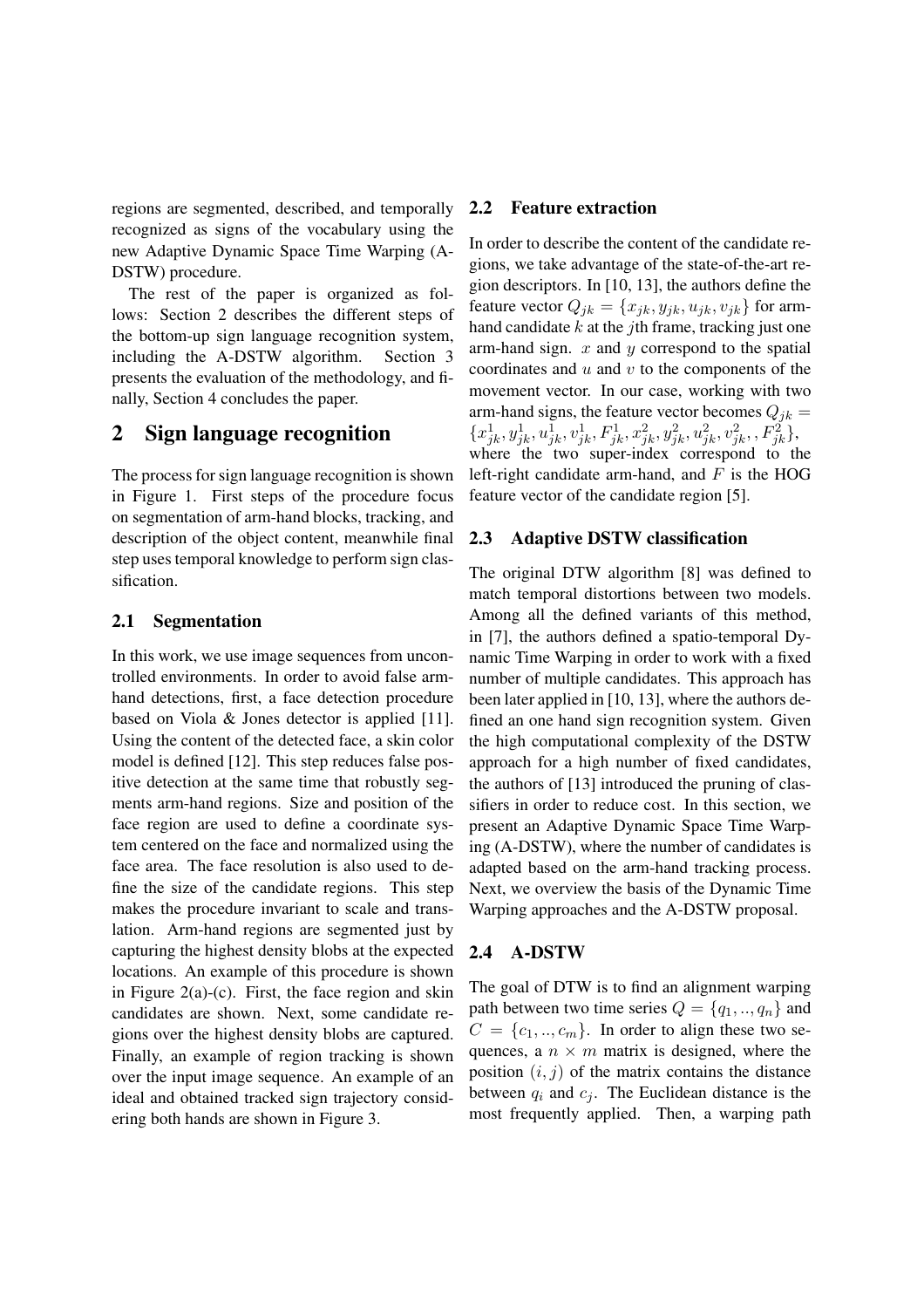

Figure 1: System scheme.



Figure 2: (a) Skin color segmentation based on face color model, (b)(c) Region distribution of DSTW for a fix number of regions over highest density blobs, and (d)(e)(f) Region distribution of A-DSTW for a variable number of regions over highest density blobs.

 $W = \{w_1, ..., w_T\}$ , max $(m, n) \leq T < m + n + 1$ is defined as a set of "contiguous" matrix elements that defines a mapping between  $Q$  and  $C$ . This warping path is typically subjected to several constraints:

*Boundary conditions:* 
$$
w_1 = (1, 1)
$$
 and  $w_T = (m, n)$ .  
*Continuity:* Given  $w_{t-1} = (a', b')$ , then  $w_t = (a, b), a - a' \le 1$  and  $b - b' \le 1$ .

*Monotonicity:* Given  $w_{t-1} = (a', b'), w_t = (a, b), a - a' \leq 1$ and  $b - b' \leq 1$ , this forces the points in W to be monotically spaced in time.

We are generally interested in the final warping path that satisfying these conditions minimizes the warping cost:

$$
DTW(Q, C) = \min\left\{\frac{1}{T}\sqrt{\sum_{t=1}^{T} w_t}\right\} \tag{1}
$$

where  $T$  compensates the different lengths of

the warping paths. This path can be found very efficiently using dynamic programming to evaluate the following recurrence which defines the cumulative distance  $\gamma(i, j)$  as the distance  $d(i, j)$  found in the current cell and the minimum of the cumulative distance of the adjacent elements: <sup>1</sup>

$$
\gamma(i,j) = d(i,j) + \min\{\gamma(i-1,j-1), \gamma(i-1,j), \gamma(i,j-1)\} \tag{2}
$$

The first image in Figure 4 shows an exemple of a warping path for a two time series matched in a DTW matrix.

In the case of the DSTW of [7], the twodimensional matrix is extended into a three-

<sup>&</sup>lt;sup>1</sup>Note that though different adjacency elements can be considered varying the warping normalization factor  $T$ , here we follow the present adjacency rule as the most extended one.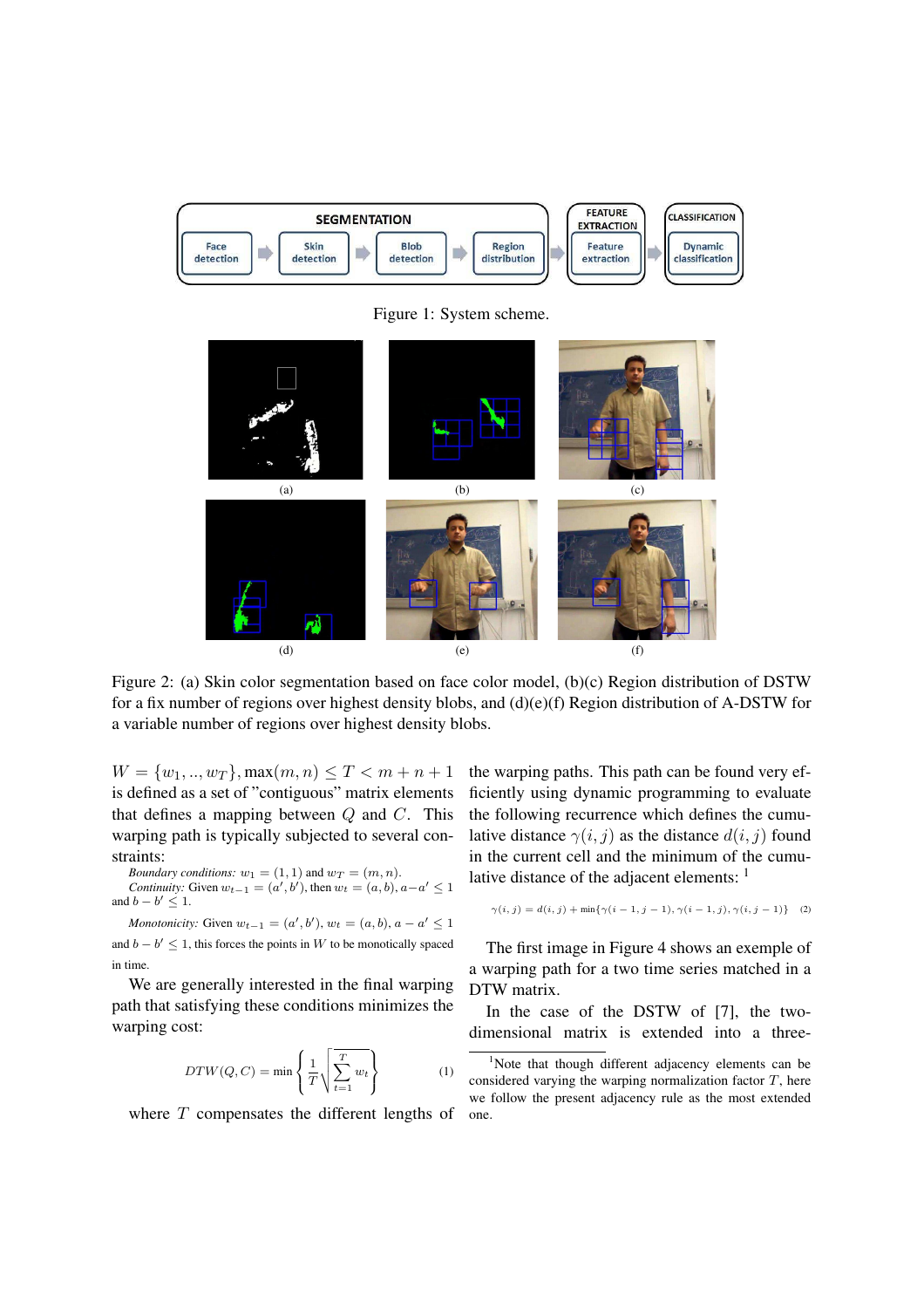

Figure 4: Examples of dynamic matching by DTW variants.



Figure 3: Left: ideal sign hand trajectories. Right: tracked hand trajectories.

dimensional one in order to match  $K$  multiple candidates of the third dimension that appear at each instant of time. An example of this procedure is shown in the second image of Figure 4. In this case, the warping path constraints are re-defined in a three-value space as follows:

*Boundary conditions:*  $w_1 = (1, 1, k)$  and  $w_T = (m, n, k')$ ,  $k, k' \in [1, ..., K].$ 

*Continuity:* Given  $w_{t-1} = (a', b', k')$ , then  $w_t = (a, b, k)$ ,  $a - a' \leq 1$  and  $b - b' \leq 1, k, k' \in [1, ..., K].$ 

*Monotonicity:* Given  $w_{t-1} = (a', b', k')$ , then  $w_t = (a, b, k)$ ,  $a - a' \leq 1$  and  $b - b' \leq 1, k, k' \in [1, ..., K]$ , this forces the points in  $W$  to be monotically spaced in time.

Now, continuity and monotonicity are required only in the temporal dimensions. No such restrictions are needed for the spatial dimension; the warping path can "jump" from any spatial candidate  $k$  to any  $k'$ . In this case, the cumulative distance of the adjacent elements is re-defined as follows:

$$
\gamma(i, j, k) = d(i, j, k) + \min\{\gamma((i-1, j-1), (i-1, j), (i, j-1) \times \{1, ..., K\})\}
$$
\n(3)

Concerning our A-DSTW, we follow the DSTW

rules, but, instead of using a predefined number of candidate cases, we adapt the number of candidates based on the length of the segmented blobs. This results in a variable number of candidates per instant of time (frames in our case).

Given a sequence of model feature vectors  $M_i, 1 \leq i \leq m$ , and a sequence of sets of query feature vectors  $Q_j = \{Q_{j1},..,Q_{jK}\}, 1 \le j \le n$ , where  $K$  varies among different  $j$ , now the A-DSTW warping constrains are defined as follows: *Boundary conditions:*  $w_1 = (1, 1, k)$  and  $w_T = (m, n, k')$ ,  $k, k' \in [1, \ldots, \max(\text{length}(Q))].$ 

*Continuity:* Given  $w_{t-1} = (a', b', k')$ , then  $w_t = (a, b, k)$ ,  $a - a' \le 1$  and  $b - b' \le 1$ ,  $k, k' \in [1, ..., \max(\text{length}(Q))]$ .

*Monotonicity:* Given  $w_{t-1} = (a', b', k')$ , then  $w_t = (a, b, k)$ ,  $a - a' \leq 1$  and  $b - b' \leq 1$ ,  $k, k' \in [1, \dots, \max(\text{length}(Q))],$  this forces the points in  $W$  to be monotically spaced in time.

The A-DSTW algorithm is shown in Algorithm 1.  $N(w) = N(i, j, k)$  defines the set of all possible values of  $w_{t-1}$  that satisfy the warping path constraints:

$$
N(i, j, k) = \{(i - 1, j), (i, j - 1), (i - 1, j - 1)\} \times \{1, ..., K\}
$$
 (4)

taking into account that the value of  $K$  varies over j. An example of an A-DSTW  $(i, j, k)$  space is shown in the last image of Figure 4. Note that the number of query candidates changes across time instants. In Figure 2(d)-(f) an example of candidates distribution over segmented blob regions and original images is shown. Note that different num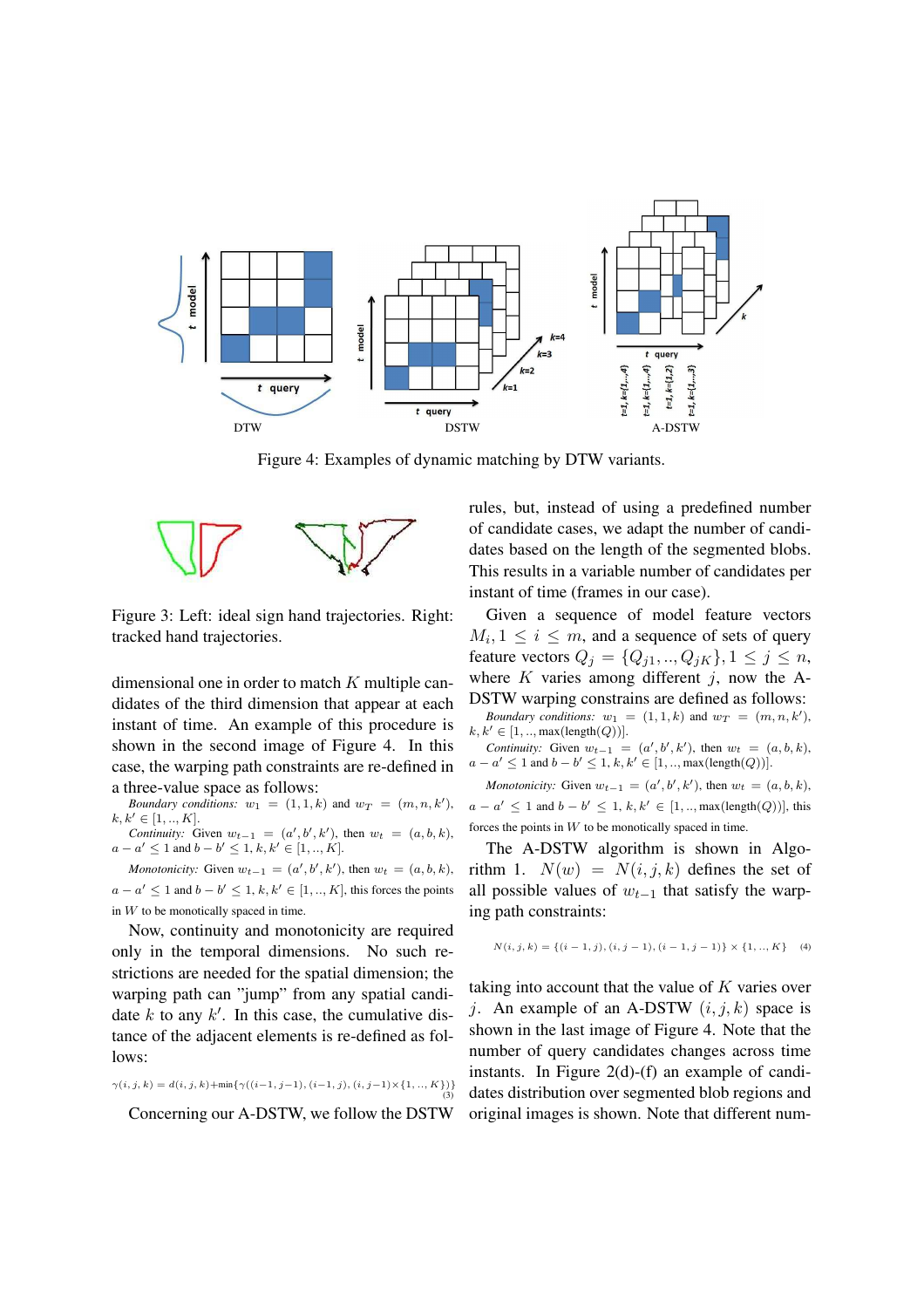ber of candidates are distributed over the skin region based on the segmented areas.

Table 1: The A-DSTW algorithm

**Input:** A sequence of model feature vectors  $M_i$ ,  $1 \le i \le m$ , and a sequence of sets of query feature vectors  $Q_j$  =  $\{Q_{j1},..,Q_{jK}\}, 1 \leq j \leq n$ , where K varies among different j. **Output:** A global matching cost  $D*$  and an optimal warping path  $W* = (w_1*, ..., w_T*)$ .  $i = 0$  // Initialization for  $i = 0$  :  $m$  do for  $k = 1$ : max(length(Q)) do  $D(i, j, k) = \infty$ end end  $D(0, 0, 1) = 0$ for  $j = 1:n$  do for  $i = 1 : m$  do for  $k = 1$ : length $(Q_j)$  do if  $i = 0$  then  $D(i, j, k) = \infty$ end else  $w = (i, j, k)$  $D(w) = d(w) + \min_{w' \in N(w)} D(w')$  $b(w) = \operatorname{argmin}_{w' \in N(w)} C(w', w)$ end end end end  $k* = \operatorname{argmin}_{k} \{D(m, n, k)\}$  // Termination  $D* = D(m, n, k*)$  $w_T^* = (m, n, k*)$  $w_{t-1}^* = b(w_t^*)$  // Backtrack

# 3 Results

Before the presentation of the results, first, we discuss the data, methods and parameters, and validation protocol of the experiments.

Data: The data used in our experiments consists of 200 video sequences corresponding to 20 signs from the Spanish sign language dictionary from 10 different subjects. Half of the sequences are captured using short-sleeved clothes meanwhile the remaining half of the data is recorded using longsleeved clothes. The resolution of the video sequences is 640×480 and 15 FPS. Some samples of the captured signs are shown in Figure 5.



Figure 5: Frame samples of the sign language database.

Methods and parameters: We use the DSTW with 15 fixed candidates per frame for comparison [10]. Concerning the A-DSTW approach, the number of candidates is adapted based on the number of regions that uniformly fall in the length of the detected blobs [14] with size 75% of the face area with an overlapping of 50% among regions. For both dynamic methods, spatial coordinates, movement vectors and HOG descriptors are computed per candidate. The weight of the four first features is of 0.5 and the same weight is assigned for the normalized HOG descriptor in the Euclidean computation in the dynamic matching.

Validation measurements: We apply stratified ten-fold cross-validation and test for the confidence interval with a two-tailed t-test. The ground truth is obtained using the samples from the tenfold iteration containing short-sleeved clothes and tracking just one candidate region per hand. The remaining data is used for testing. Each test sample is categorized applying 3-KNN over the first three retrieved sign models from the database after computing the warping path.

### 3.1 Sign recognition

Applying stratified ten-fold evaluation as commented before over the sign language database for both DSTW and A-DSTW, we obtained the results shown in the top row of Table 2. A-DSTW obtains near 13% more of performance, corresponding to a relative performance improvement near